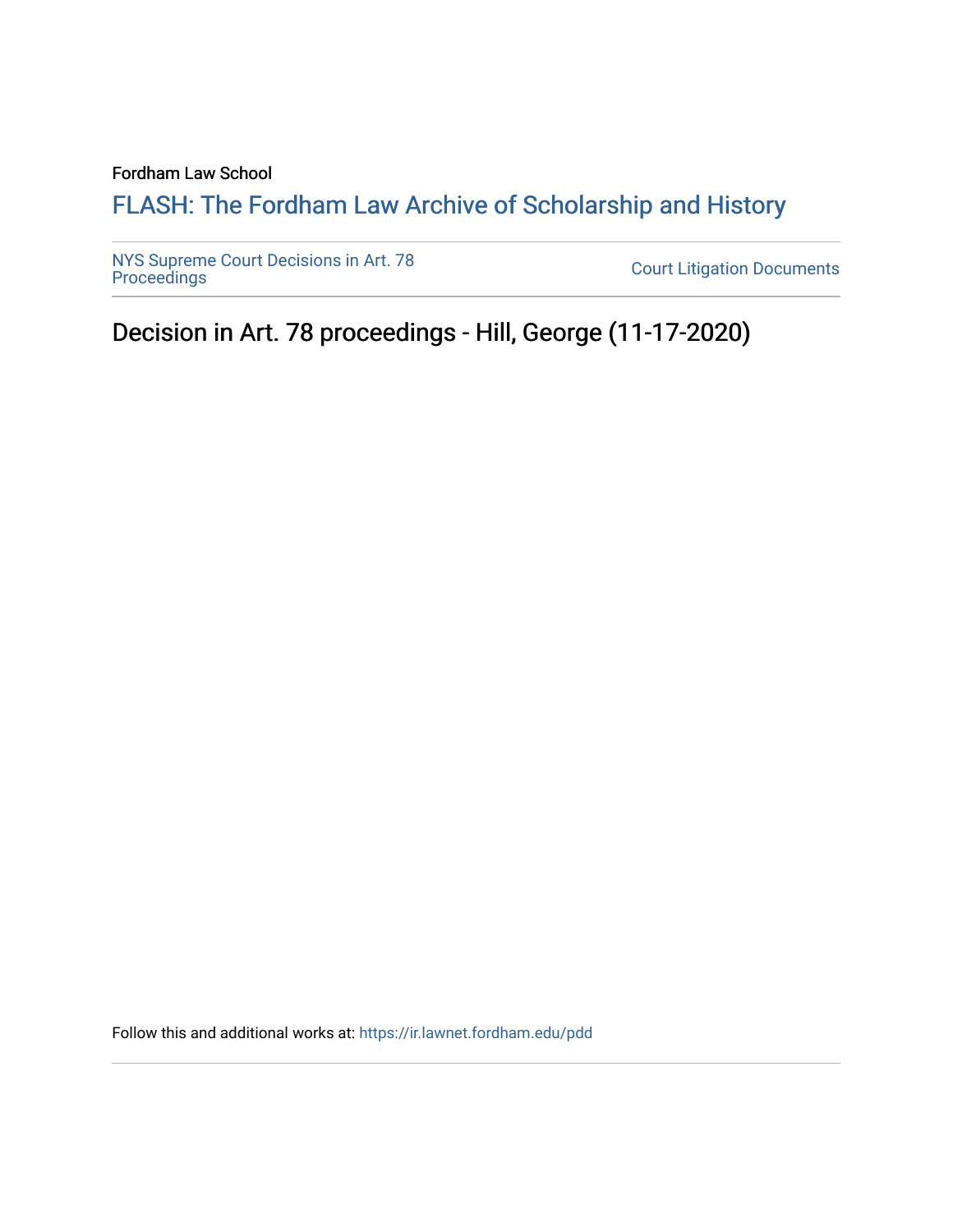2020 NY Slip Op 33830(U)

November 17, 2020

Supreme Court, New York County

Docket Number: 100121/20

Judge: Joan A. Madden

Cases posted with a "30000" identifier, i.e., 2013 NY Slip Op 30001(U), are republished from various New York State and local government sources, including the New York State Unified Court System's eCourts Service.

This opinion is uncorrected and not selected for official publication.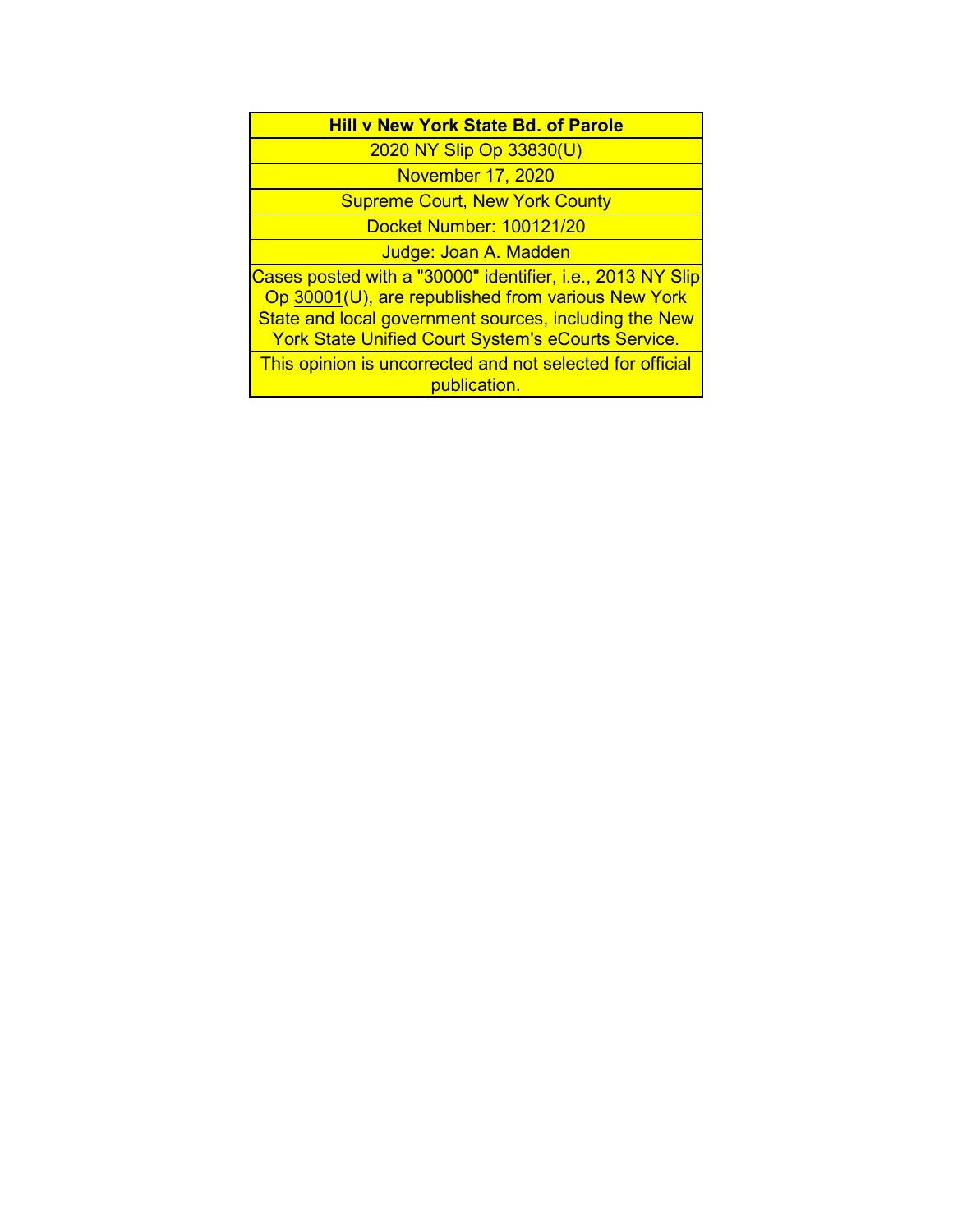[\* 1]

## **SUPREME COURT OF THE STATE OF NEW YORK - NEW YORK COUNTY**

**PRESENT: JOAN A. MADDEN** 

*Justice* 

**GEORGE HILL,** 

**Index No. 100121/20 Motion seq 001** 

**PART 11** 

**Petitioner,** 

**-against** -

**NEW YORK STATE BOARD OF PAROLE,** 

**Respondent.** 

---------------------------------------------------------------------------x

Respondent New York State Board of Parole ("respondent" or "Board") moves to reargue and renew the court's decision, order and judgment dated October 23, 2020 ("original decision"), to the extent of seeking additional time to conduct a de novo parole interview directed by the original decision. Petitioner George Hill ("petitioner" or "Mr. Hill") opposes the motion, which is denied for the reasons below.

In this Article 78 proceeding, petitioner, who at the time, was incarcerated for more than 27 years, sought to vacate the determination of the Board dated January 22, 2019, denying Mr. Hill parole release for the sixth time. While the proceeding was pending, Mr. Hill appeared before the Board for a seventh time, and on April 14, 2020, he was again denied parole. Thereafter, respondent cross moved to dismiss the proceeding as moot.

In the original decision, which was efiled on October 23, 2020, the court denied the cross motion and granted the petition to the extent of directing that petitioner be provided with a new parole interview before a new Board within 30 days of efiling of the original decision, and that petitioner be provided with the parole case record, including any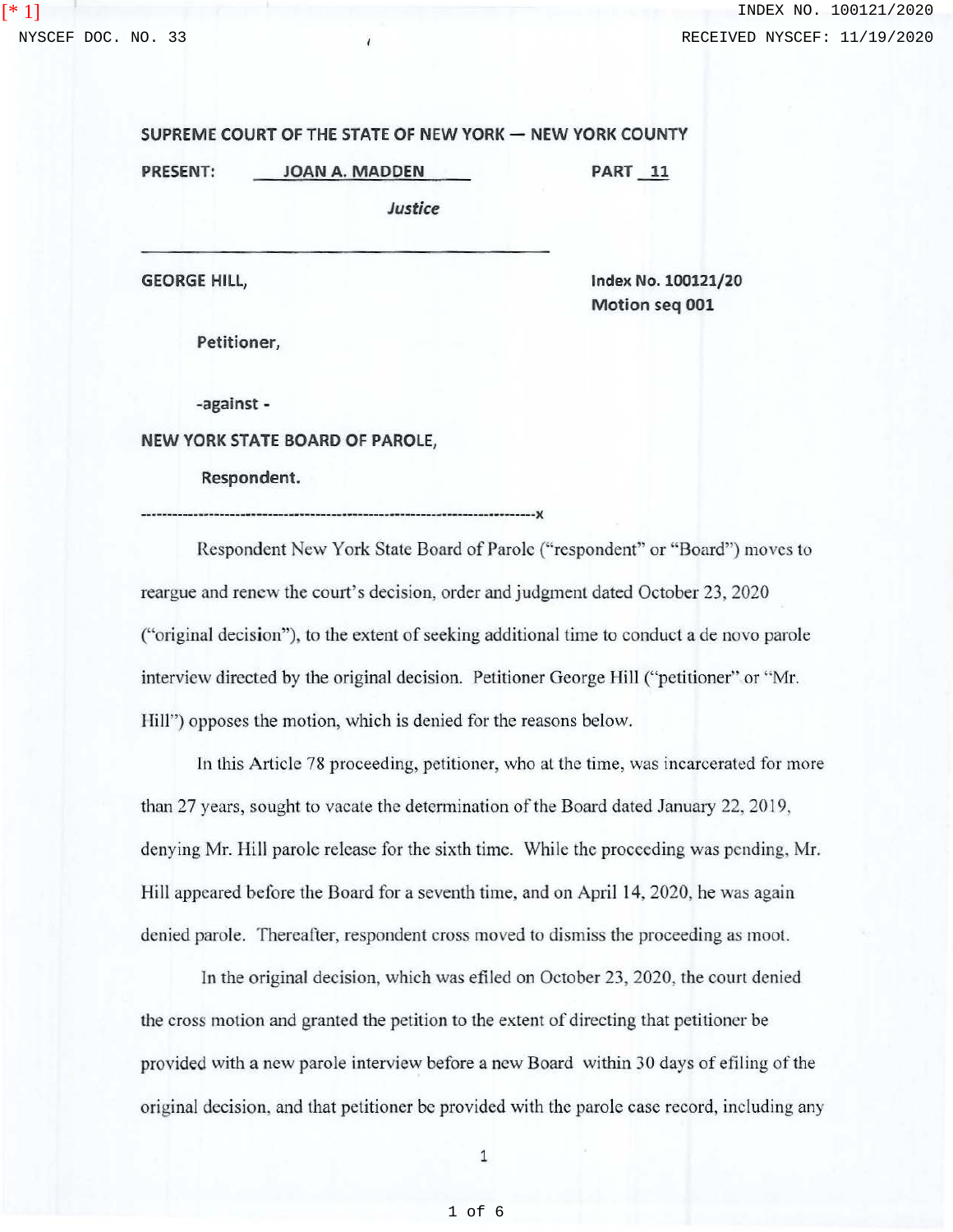[\* 2]

letters in opposition to petitioner's parole release, within ten days of efiling of the original decision.

Respondent now moves for reargument of the original decision to the extent it directed the Board to conduct a new interview within 30 days of efiling of the original decision<sup>1</sup>, and requests that the original decision be modified to direct that the interview be conducted within 60 days from the date of the original decision.

At the outset, the court notes that respondent incorrectly efiled the motion as a "cross motion" under the same sequence number as the Article 78 proceeding. In addition, respondent did not move by order to show cause, or seek a stay of the November 23, 2020 deadline set by the court but, instead, moved by notice of motion, which respondent made returnable in the motion support office on November 20, 2020, the last weekday before the November 23, 2020 deadline set by the court for petitioner's parole interview.

Putting aside these procedural defects, with respect to the merits of respondent's motion, the court notes that "[a] motion for reargument is addressed to the discretion of the court, and is intended to give a party an opportunity to demonstrate that the court overlooked or misapprehended the relevant facts, or misapplied a controlling principle of law. Foley v. Roche, 68 AD2d 558, 567 (1st Dept 1979 ). As for a motion to renew, such a motion "is intended to bring to the court's attention new facts or additional evidence which, although in existence at the time the original motion was made, were unknown to the movant and were, therefore not brought to the court's attention." Tishman Constr. Corp. of

<sup>&</sup>lt;sup>1</sup> Respondent provides proof that it complied with the court's order to provide community opposition letters within 10 days of efiling of the original decision.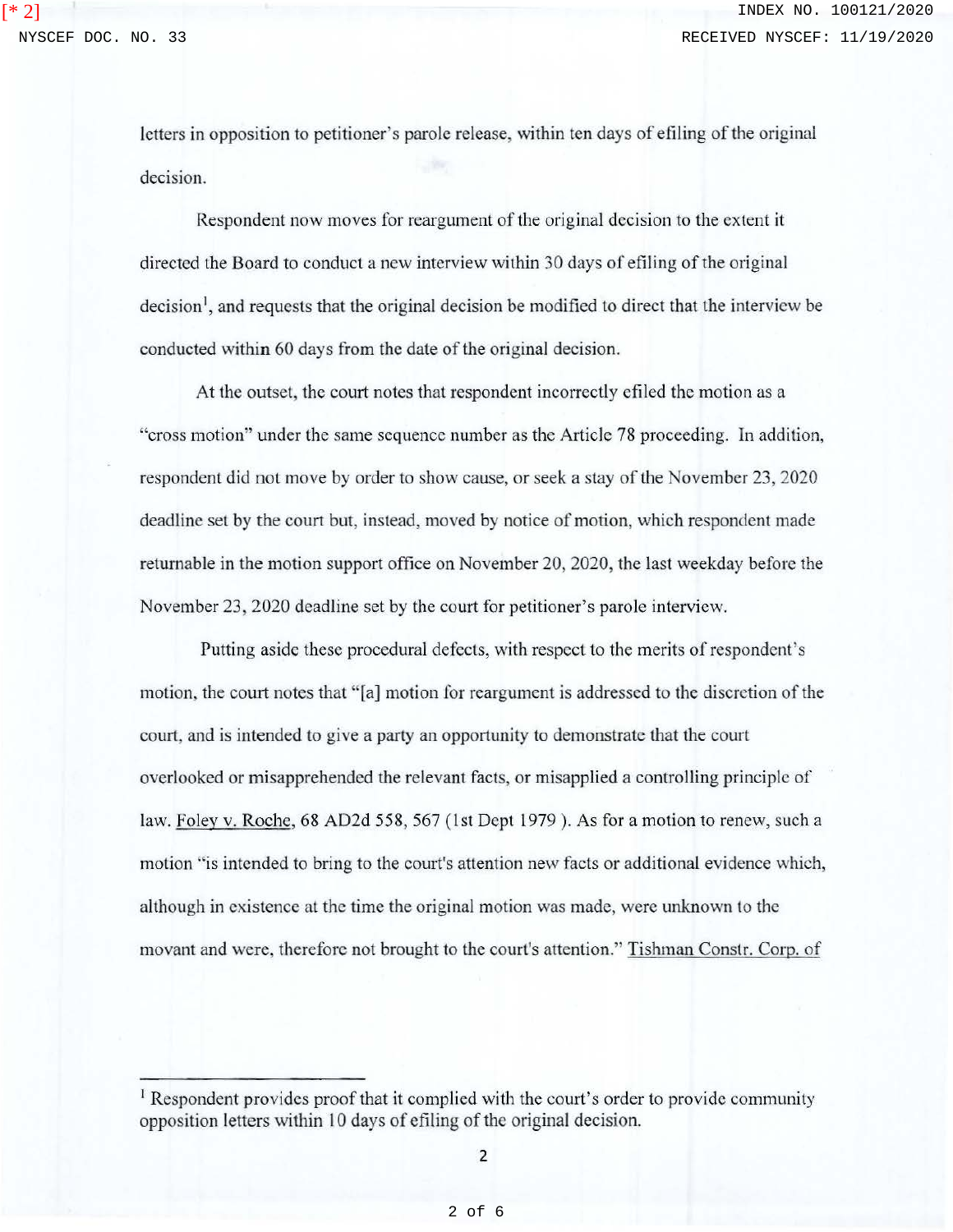[\* 3]

New York v. City of New York, 280 AD2d 374, 376 (1st Dept 2001) (internal citations omitted).

Here, for the reasons set forth below, there is no basis for granting reargument as the court did not overlook or misapprehend any factual or legal issues, and renewal is not appropriately granted as respondent points to no new facts and relies on vague and unsubstantiated assertions to support its request for an extension of time for the new parole interview.

In this connection, respondent asserts that additional time is needed as "all parole interviews require preparing the case file, updating several records, assigning available panel members who did not participate in the prior interview, giving those panel members adequate time to review the inmate's files such that any new interview is intelligent, and actually conducting the interview." Notably, respondent submits no evidentiary support for these general assertions but relies on affirmation of counsel who states that the facts are based on "conversations and correspondence" with counsel for the Board. Moreover, in opposition, petitioner provides email correspondence to support petitioner's position that he has taken the needed steps for the new parole hearing have occurred.<sup>2</sup>

Respondent also contends, again without evidentiary support, that "current circumstances due to the COVID-19 pandemic have resulted in delays in this process.

<sup>2</sup> This evidence shows that on October 28, 2020, petitioner Mr. Hill met with his Offender Rehabilitation Coordinator ("ORC") and an updated COMPAS assessment was administered; that on November 2, 2020, Mr. Hill met again with his ORC and an updated case plan was created and placed in his parole file. Mr. Hill was also told that his proposed residence remained approved by DOCCS. Then, on October 30, 2020, Supervising Offender Rehabilitation Coordinator ("SORC") Carysma Smith emailed petitioner's counsel Mr. Hill's case file and letters of opposition, which was later supplemented with a missing letter from the Brooklyn District Attorney's Office. On November 13, 2020, petitioner's counsel emailed SORC Smith Mr. Hill's updated parole advocacy letter.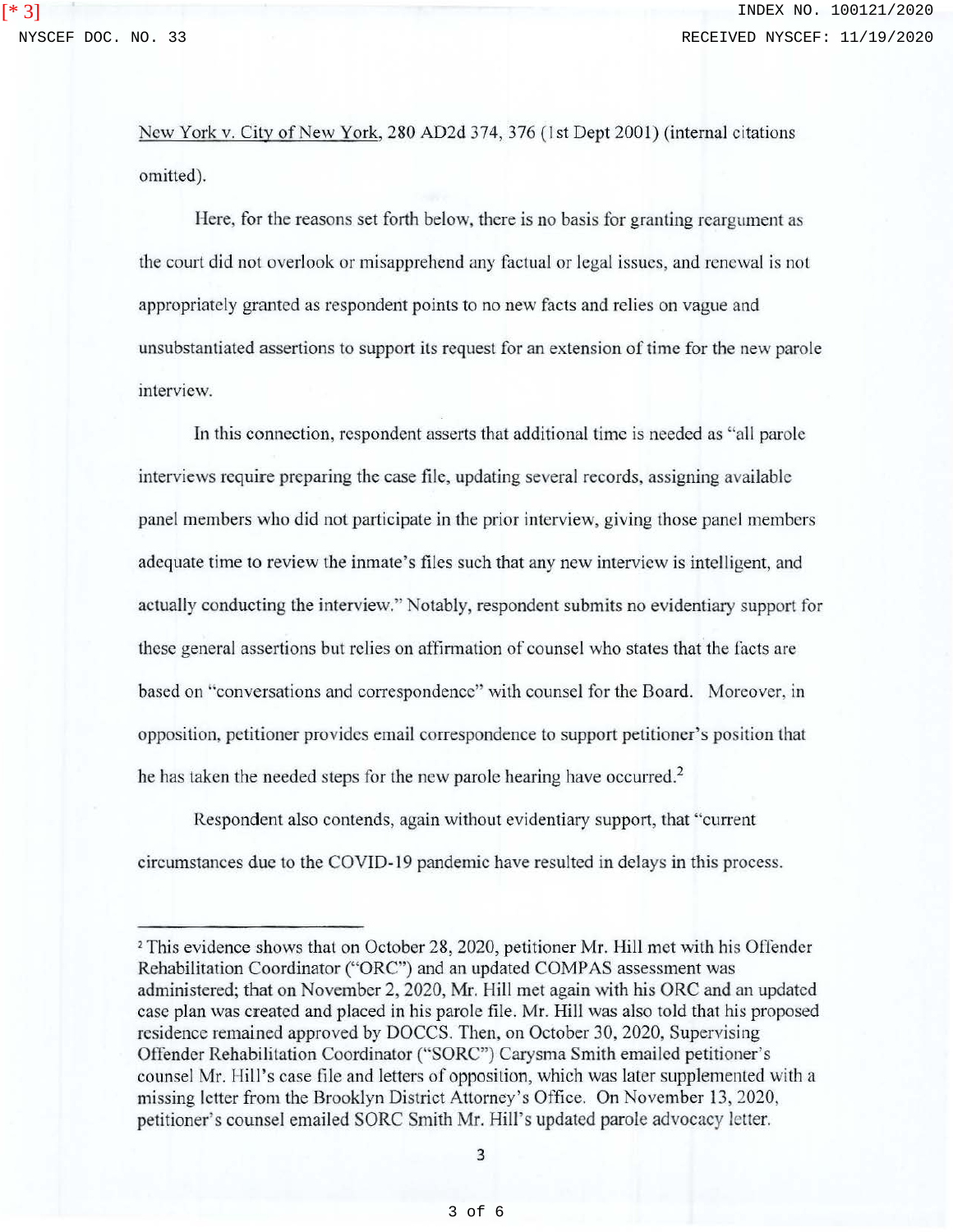[\* 4]

Many DOCCS facilities and branches have been working with alternative staff scheduling such that record gathering is complicated, mandatory solicitation of updated public statements takes longer, not all panel members are available, and physically transferring the necessary files to the assigned panel members is slowed... ."

In response, petitioner argues that the pandemic "should drive (the Board] to conduct a prompt interview, especially as we enter the third wave of the pandemic." In support of this argument, petitioner points to evidence that as of November 13, 2020, the DOCCS reported that 1554 staff, 1689 incarcerated people, and 113 parolees got COVID-19. Five staff members, 18 incarcerated people, and four parolees have died.

In the absence of evidentiary support for respondent's argument that the pandemic has delayed the date of the court ordered parole interview and given the increasing number of COVID-19 cases in the DOCCS facilities, the pandemic does not provide a sufficient basis for delaying petitioner's new parole interview. See e.g. Voii v. Stanford, Index No. 50485/2020 (Sup. Ct. Dutchess Co. May 13, 2020) (Acker, J.)(denying respondent Board's request for a 60 days, as opposed to 30 days, to hold parole interview in light of the COVlD-19 pandemic and petitioner's age (59)). In this connection, it is significant that respondents' submission Jacks affidavits or other proofregarding the assertion of the unavailability of panel members, other staff and difficulty in gathering and transporting necessary files.

With regard to respondent's assertion that an extension of time is needed as "petitioner has not yet submitted an updated statement or release plan despite the passage of seven months and significant development in the novel COVID 19 pandemic," as noted by petitioner, on November 13, 2020, counsel for petitioner submitted an updated parole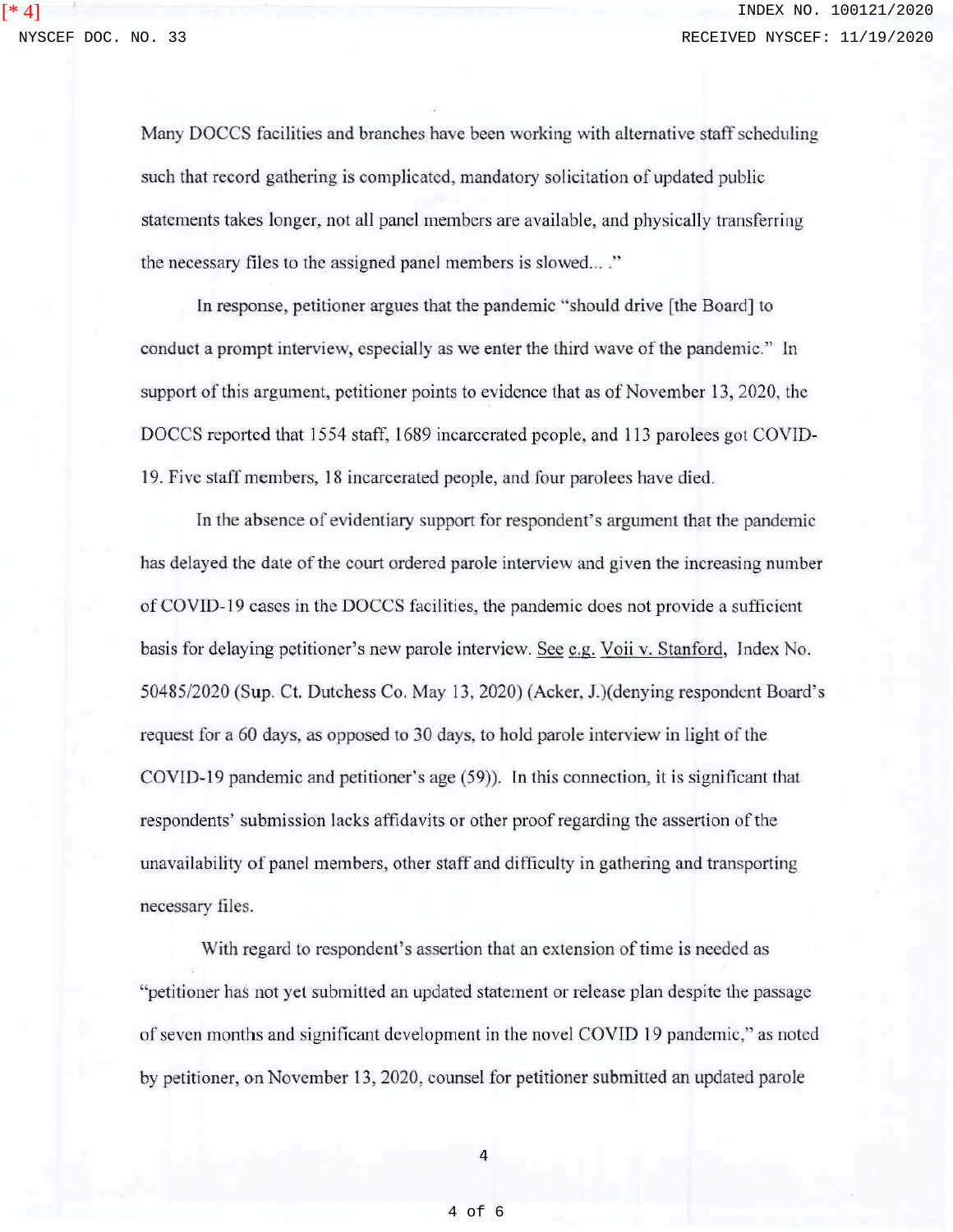$[ * 5]$ 

advocacy packet, supplementing the 147-page packet submitted prior to Mr. Hill's April 14, 2020 interview. Moreover, respondent provides no factual basis for its position that it needs additional time to obtain a new statement from the crime victim. In this regard, respondent does not detail the steps, if any, it has taken to obtain such statement.

Next, while there are cases directing that a parole hearing be held in 60 days, the case Jaw does not hold that this is a required time period or that 30 days is an insufficient time to schedule a new parole hearing, and that two cases cited by respondent are not to the contrary. Thus, in Rossakis v. New York State Board of Parole, 146 AD3d 22, 23 (1st) Dept 2016), the First Department upheld the trial court's judgment that the Parole Board's denial of parole release was inational but vacated that part of the judgment "which directed how the Board was to weigh statutory factors." Although after modifying the trial court's judgment, the First Department directed a new parole hearing be held within 60 days of the issuance of its decision, the timing of the hearing was not a basis for its holding. In Kellogg v. New York State Board of Parole,  $159$  AD3d  $439$  ( $1<sup>st</sup>$  Dept 2018), the First Department modified the trial court's decision directing the parole release of petitioner within 30 days of the judgment, finding that the proper remedy was a new parole hearing within 60 days; however, the amount of time for the hearing was not at issue.

And, other courts have ordered a new parole hearing within 30 days. See e.g. Ely v. New York State Board of Parole, Index No. 100407/2016 (Sup Ct NY Co. 2017)((Jaffe, .J.); Rabenbauer v. New York State Dept. of Corrections and Community Supervision, 46 Misc3d 603 (Sup. Ct. Sullivan Co. 2014); Thwaites v. New York State Bd. of Parole, 34 Misc3d 694 (Sup Ct. Orange Co. 2011).